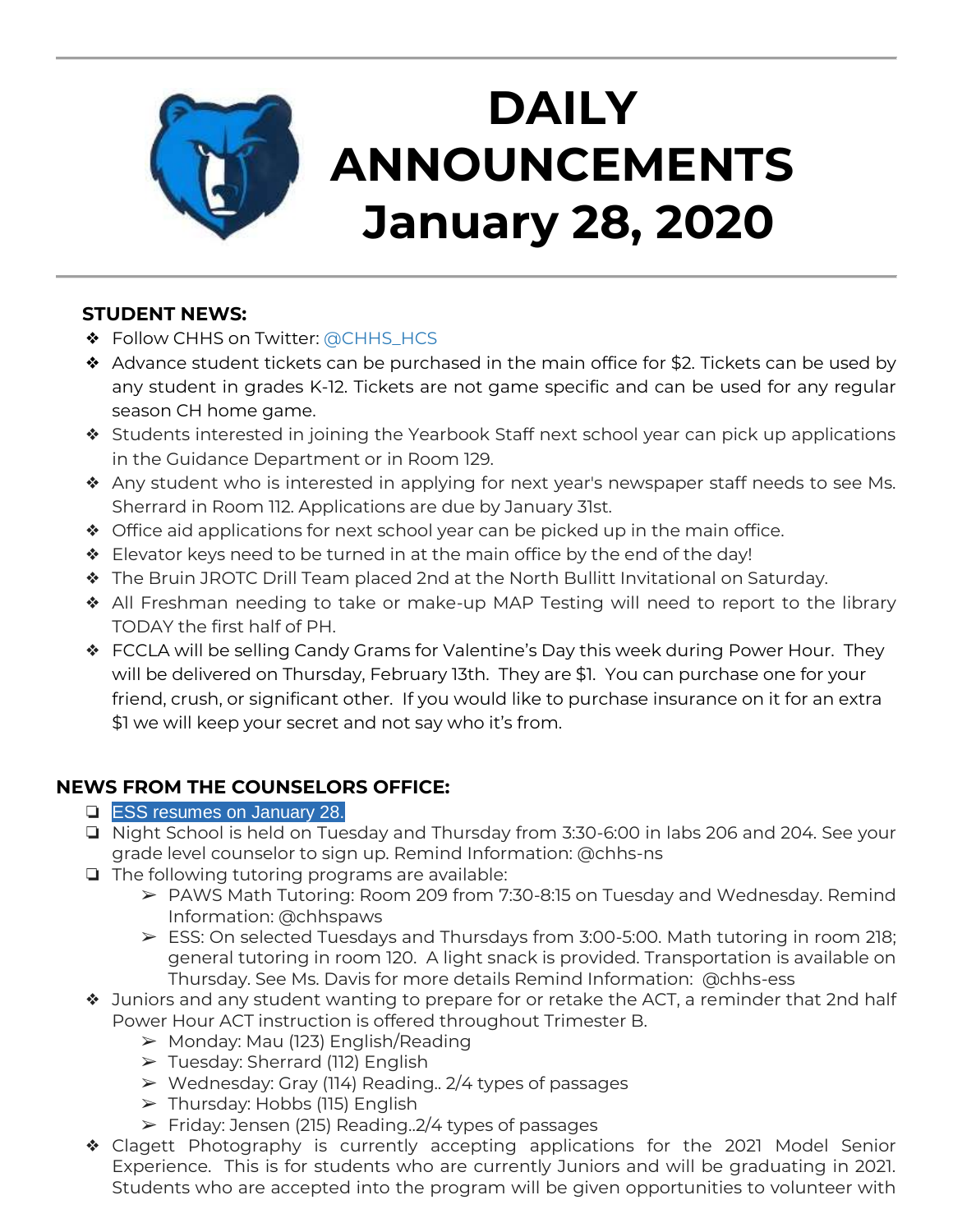

us in serving the community throughout the year and will have opportunities to participate in a destination themed model session, the annual Big Model event and other activities. They are seeking students who have a passion for positively impacting the people in their schools, churches and community and want to make a difference in their world. For more information about the application process, or to apply, students need to visit: <https://www.clagettphotography.com/model-senior-application>

- ❖ Any student in grades 9 11 interested in attending the Air Force Academy after graduation please contact the guidance department by February 14th, we will have a speaker who will share information concerning the Academy.
- ❖ EC3 will be having meetings on Feb 4th for future Academy and Early College students and parents. Students do not need to be fully accepted to attend but they must have already applied. I will be sending emails to students via the email address they put on their application.We will meet with rising juniors (Academy) from 5:00-6:00 and then meet with rising seniors (Early College) from 6:30-7:30 at EC3 200 University Drive. The meeting will take place in Johnston Hall.

#### **UPCOMING EVENTS:**

- February 17: School Dismissed (President's Day)
- March 13: School Dismissed
- March 30-April 3: School Dismissed (Spring Break)
- May 1: School Dismissed (Oaks Day)

### **SPORTS NEWS:**

- ★ Follow us on Twitter for sports action! **[@](https://twitter.com/chhsbruinathl)**[chhsbruinathl](https://twitter.com/chhsbruinathl)
- $\star$  Anyone interested in trying out for tennis, there will be a mandatory parent/player meeting with Coach Bingham on Tuesday, January 28th @ 6pm in the library.
- ★ Congratulations to Girls Basketball for a win over North Hardin last night.
- ★ Good luck to Boys Basketball as they travel to Ohio County tonight.

#### **CLUB NEWS:**

- → The next Bruin Art Club meeting will be tomorrow, January 29th starting the 1st half of Power Hour. We will be doing an art project led by one of our members.
- → The next German Club meeting will be on January 29th during 1st half of Power Hour.
- → Students for Social Change Club will meet in room 213 Tuesday, January 28 starting 1st half of Power Hour. We hope to empower our generation to raise our voices for positive change on a variety of social issues. Any interested students may attend.
- → Dance Team will meet Tuesday (1/28) in the Commons from 3:45-5:30.
- → French Club will meet on Friday, January 31 during 1st half of Power Hour.